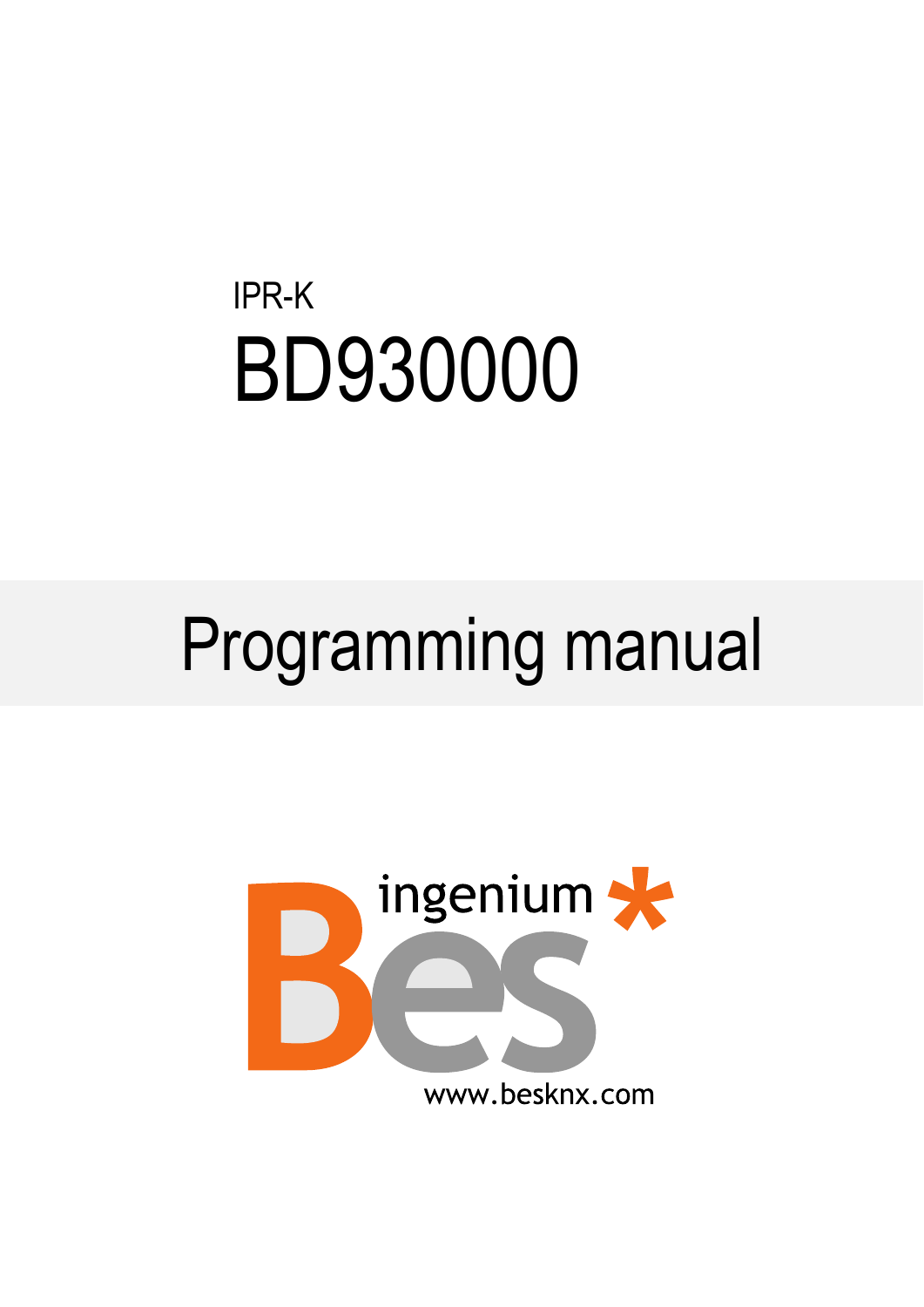

# Index

| $\mathbf{1}$            |                       |  |
|-------------------------|-----------------------|--|
| $\overline{2}$          |                       |  |
| $\overline{\mathbf{3}}$ |                       |  |
| 4                       |                       |  |
| 5                       |                       |  |
| 6                       |                       |  |
| $\overline{7}$          | 6.1.1<br>612<br>6.1.3 |  |
|                         | 711                   |  |
|                         | 7.1.2                 |  |
|                         | 713                   |  |
| 8                       |                       |  |
| 9                       |                       |  |
| 10                      |                       |  |
| 11                      |                       |  |

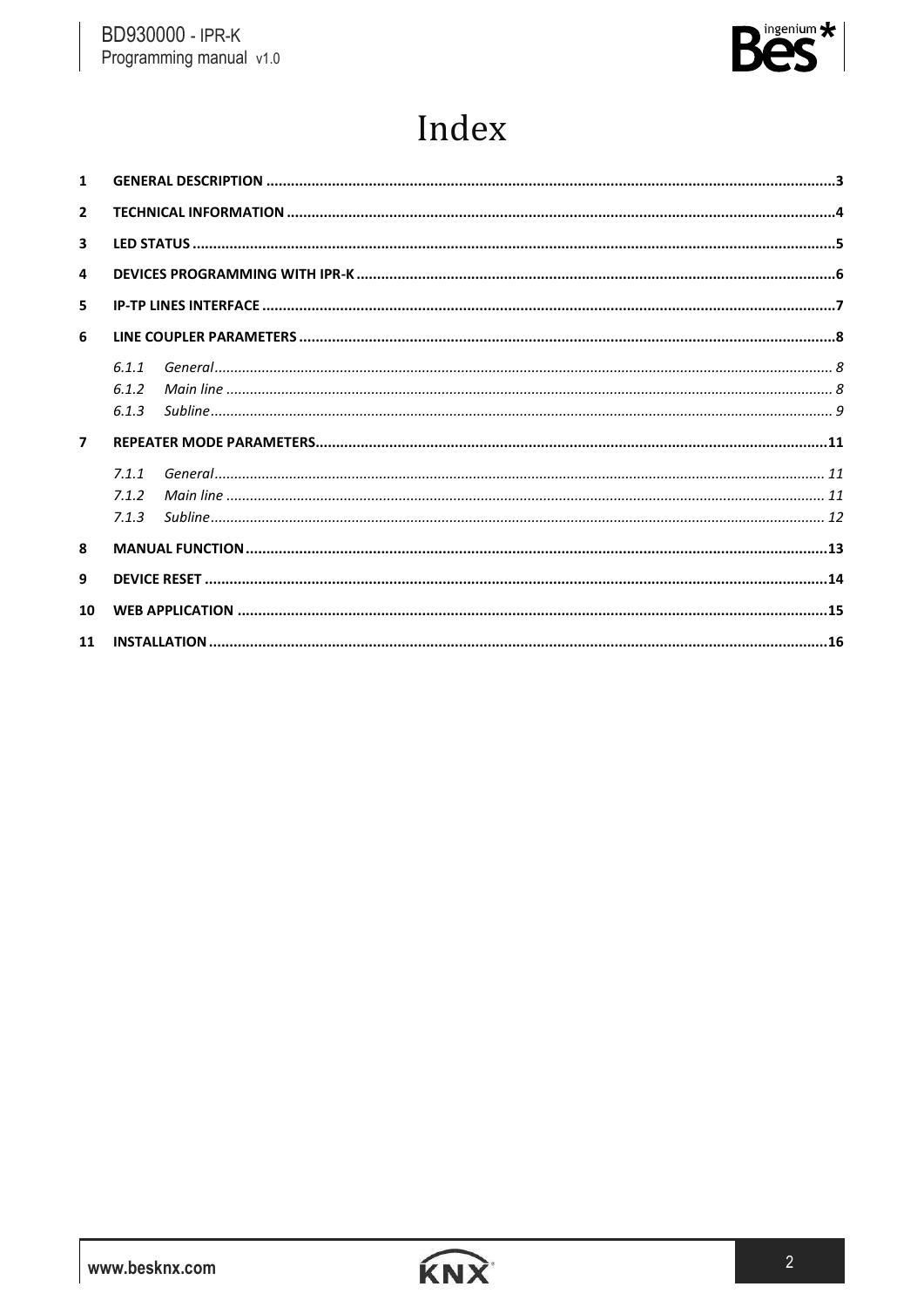

## <span id="page-2-0"></span>1 General description

Device with support for IP routing and tunneling without the need for auxiliary power. It allows the connection between an upper KNX / IP line and a lower KNX TP (twisted pair) bus line. It includes support for KNX tunneling that allows addressing, programming, monitoring and diagnosing KNX devices via ETS



- Allows messages of up to 240 bytes.
- Up to 4 simultaneous connections can be made from the ETS software for diagnosis and/or programming.
- Support for group addresses in the range 14 to 31.
- It has a web application to update the firmware or display configuration aspects.
- Allows filtering of telegrams between areas or lines, including device programming traffic.
- Activation and deactivation of manual mode from the button on the front of the device.

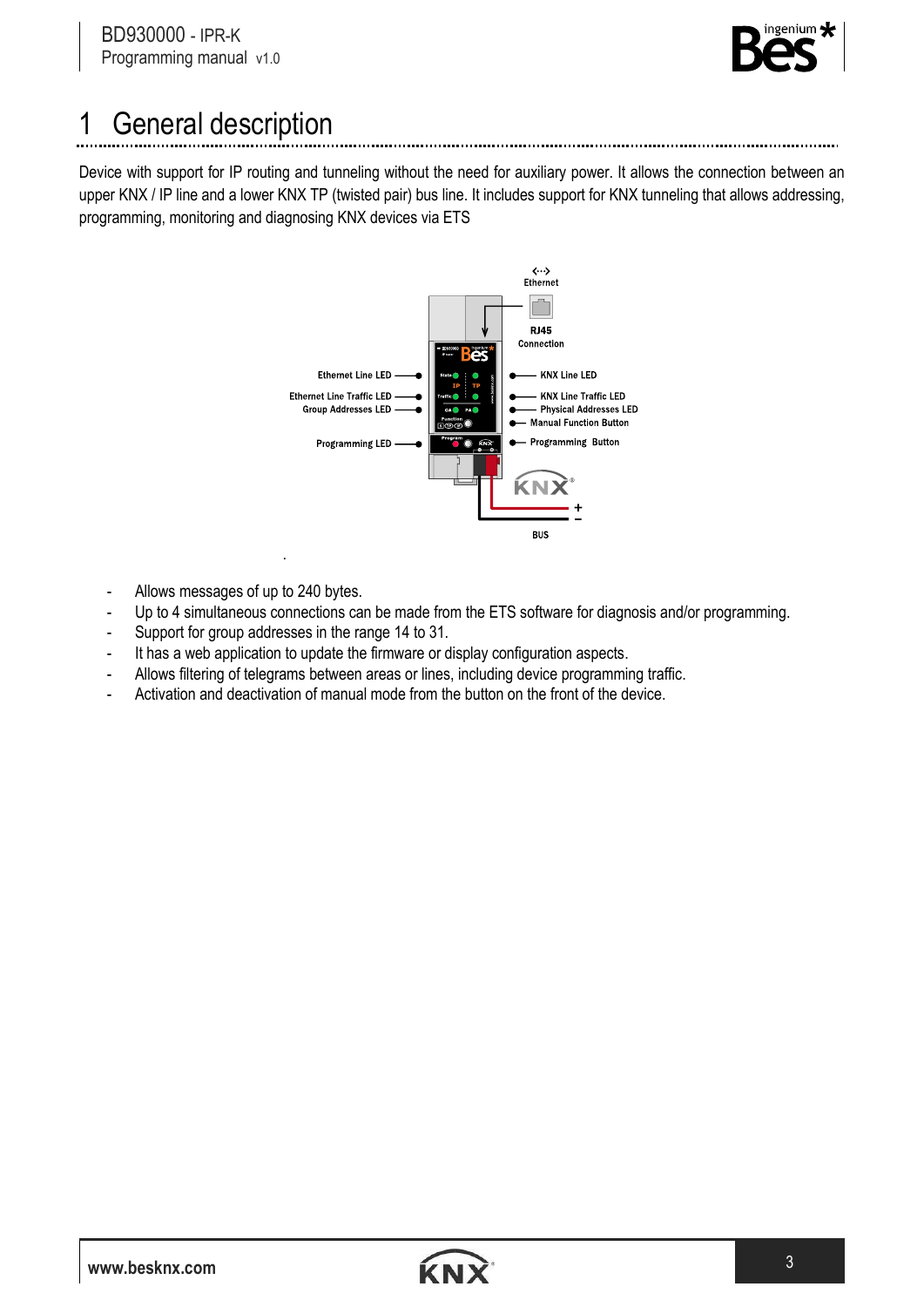

# <span id="page-3-0"></span>2 Technical information

| <b>Power supply</b>                     | 29 Vdc from KNX BUS                                                                                                                                                  |
|-----------------------------------------|----------------------------------------------------------------------------------------------------------------------------------------------------------------------|
| <b>Current consumption</b>              | 5 mA from KNX BUS                                                                                                                                                    |
| <b>Connections</b>                      | Terminal de conexión al bus KNX<br>RJ45 connector                                                                                                                    |
| <b>Mounting/Size</b>                    | DIN rail / 2 modules                                                                                                                                                 |
| <b>Environment temperature</b><br>range | Operation: -10°C to 55°C<br>Storage: -30°C to 60°C<br>Transportation: -30°C to 60°C                                                                                  |
| <b>Regulation</b>                       | According to the directives of electromagnetic<br>compatibility and low voltage. EN 50090-2-2 /<br>UNEEN 61000-6-3:2007 / UNE-EN 61000-6-<br>1:2007 / UNE-EN 61010-1 |

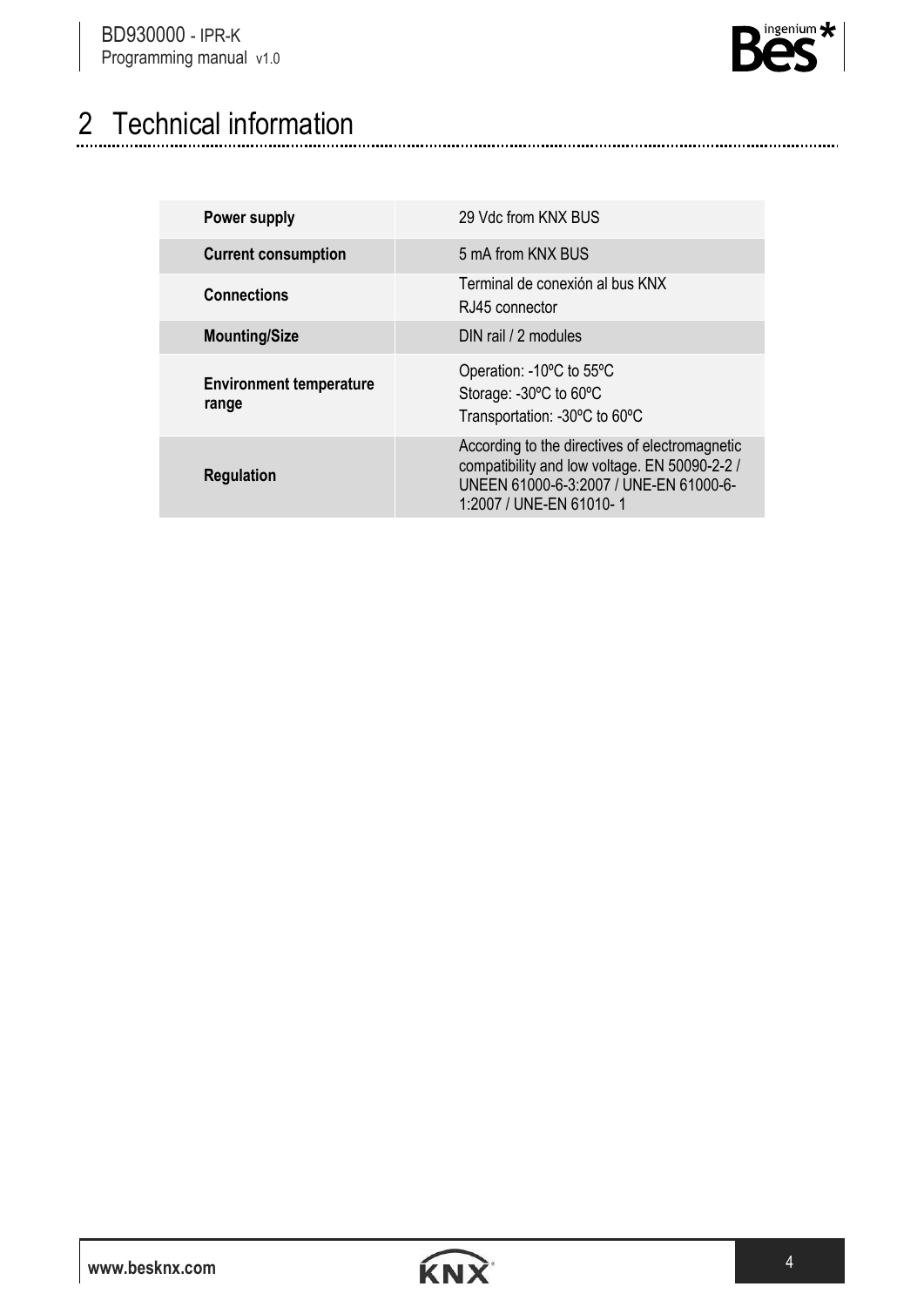

### <span id="page-4-0"></span>3 LED status



- Ethernet line LED: shows the status of the IP line. If it is off, there is an error or the line is not connected; if it is lit green, the connection is correct; If, on the other hand, it is lit orange, the device is operating in manual mode or the factory settings are being restored.
- KNX line LED: shows the status of the KNX TP line. If the LED is off, there is an error, the line has no power, or is disconnected. If the LED is lit green, the line connection is correct; if it is lit red, a factory reset is in progress; while, if it is flashing green, the device is updating its firmware.
- Ethernet line traffic LED: if it is flashing green, there is traffic on the IP line; if it is off, there is no traffic; If the LED is lit red, there are transmission errors on the line.
- KNX line traffic LED: if it is flashing green, there is traffic on the TP line; if it is off, there is no traffic; If the LED is lit red, there are transmission errors on the line.
- Group addresses LED (GA): if it is off, there is a different configuration on the Ethernet line and on the TP line; if it is green, the device is filtering telegrams; if the LED is orange, no group address is filtered; while, if it is red, all group addresses are blocked.
- Physical addresses (PA) LEDs: if it is off, there is a different configuration on the Ethernet line and on the TP line; if it is green, the device is filtering telegrams; if the LED is orange, no physical address is filtered; while, if it is red, all physical addresses are blocked.

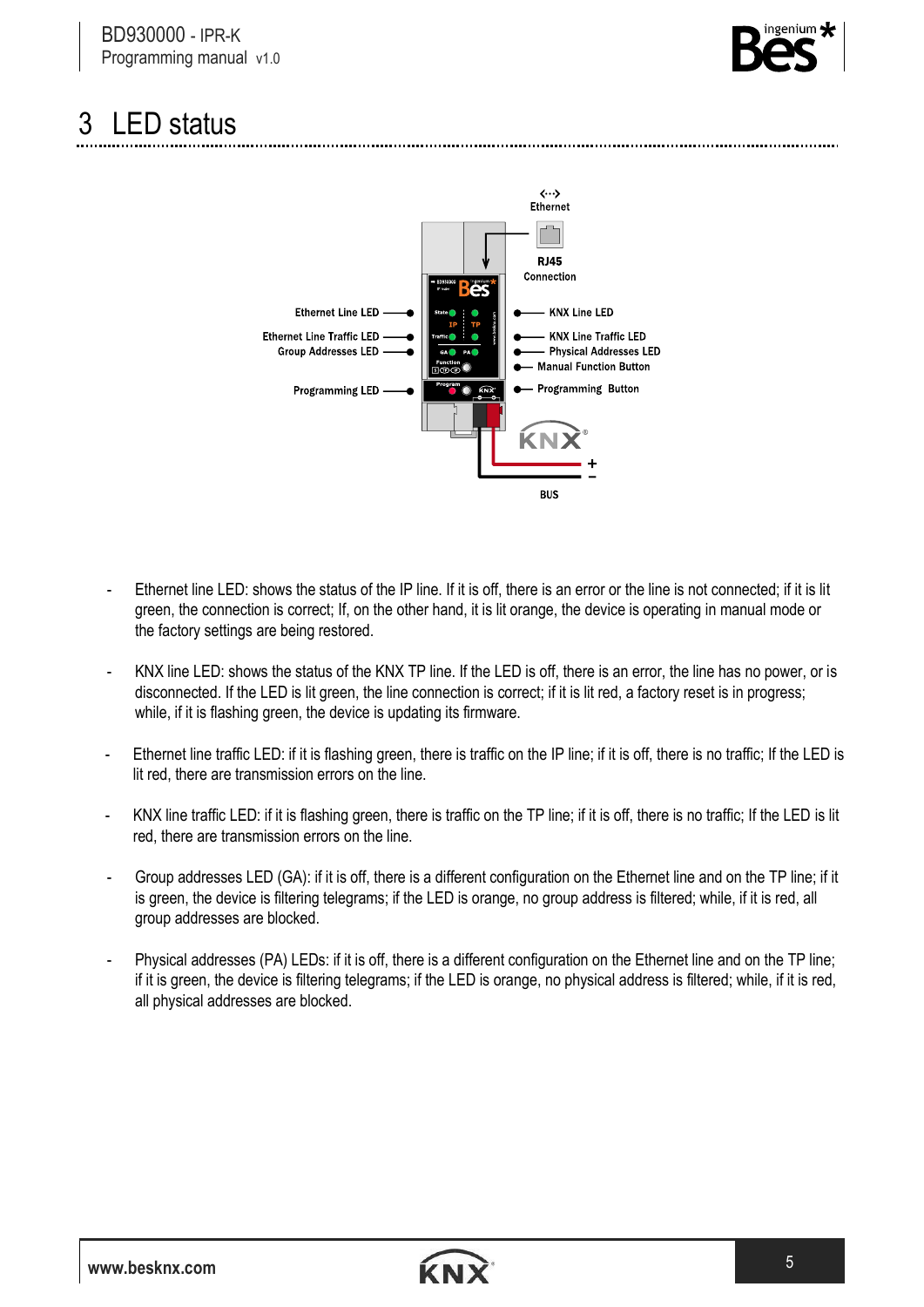

# <span id="page-5-0"></span>4 Devices programming with IPR-K

In order to download the configuration to KNX devices from the ETS through the BES IPR-K device, a physical address must be assigned to the device (although it is not necessary in case of use as an IP-TP interface, it is essential if it is used as a coupler, and it must also have a valid IP address through which it will communicate with the computer so that both must be on the same network. If the device has the DHCP option activated, the IP will be assigned by the router automatically.

Multiple application program downloads (not physical address assignments) can be made simultaneously on different lines through IPR-K devices. To do this, on each line you must select the IP router in charge of programming within the properties of the line. Each line will have an assigned IPR-K that cannot be shared between them.

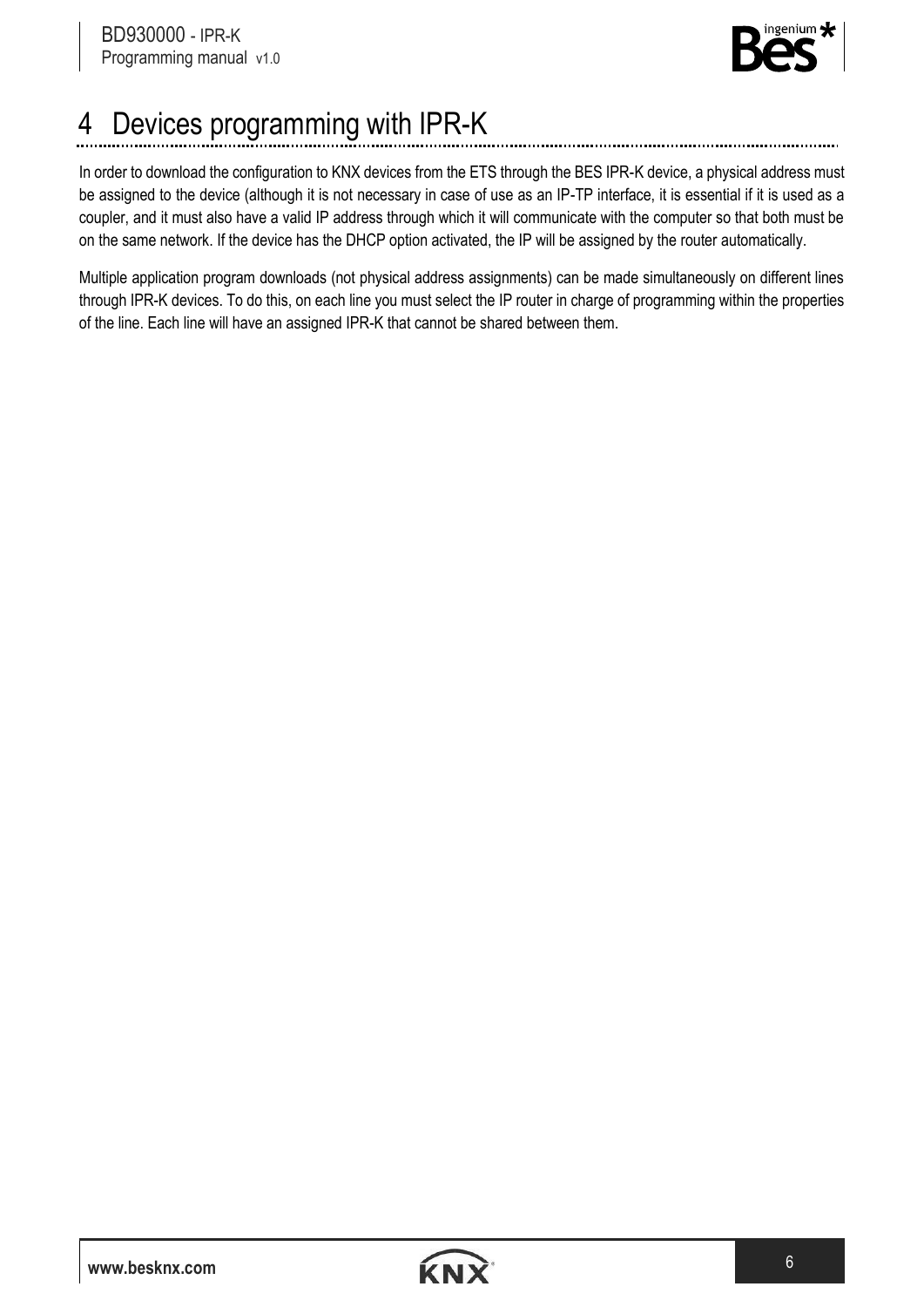

## <span id="page-6-0"></span>5 IP-TP lines interface

The IPR-K can be used as an area or line coupler, depending on its location in the project. It is used as an area coupler when the middle of the backbone line is Ethernet (IP) and the line is twisted pair (TP). To couple lines, the same criteria is used, being the main line Ethernet type.

Regardless of the case for which it is used, telegrams can be filtered with the IPR-K. For filtering of group addresses, a table is generated which is downloaded to the device when doing a full download. This table allows the IP router, in its operation as a coupler, to block telegrams with destination addresses contemplated in its address table. This table, as has been said before, is downloaded to the device in a complete download, so any changes in the project must be updated by this means in the IPR-K. If the device is configured for group address filtering in both directions, the IPR-K will check if the received group address is linked to some communication object on the other line or if in the properties of the group address in The ETS has indicated the option to Pass Through the Line Coupler. In these cases, the IPR-K will pass the telegram.

In order to filter telegrams whose destination are physical addresses, the address table is not used, but the IPR-K will compare the destination address of the telegram with its own and thus determine if it should pass the telegram or carry out its filtering.

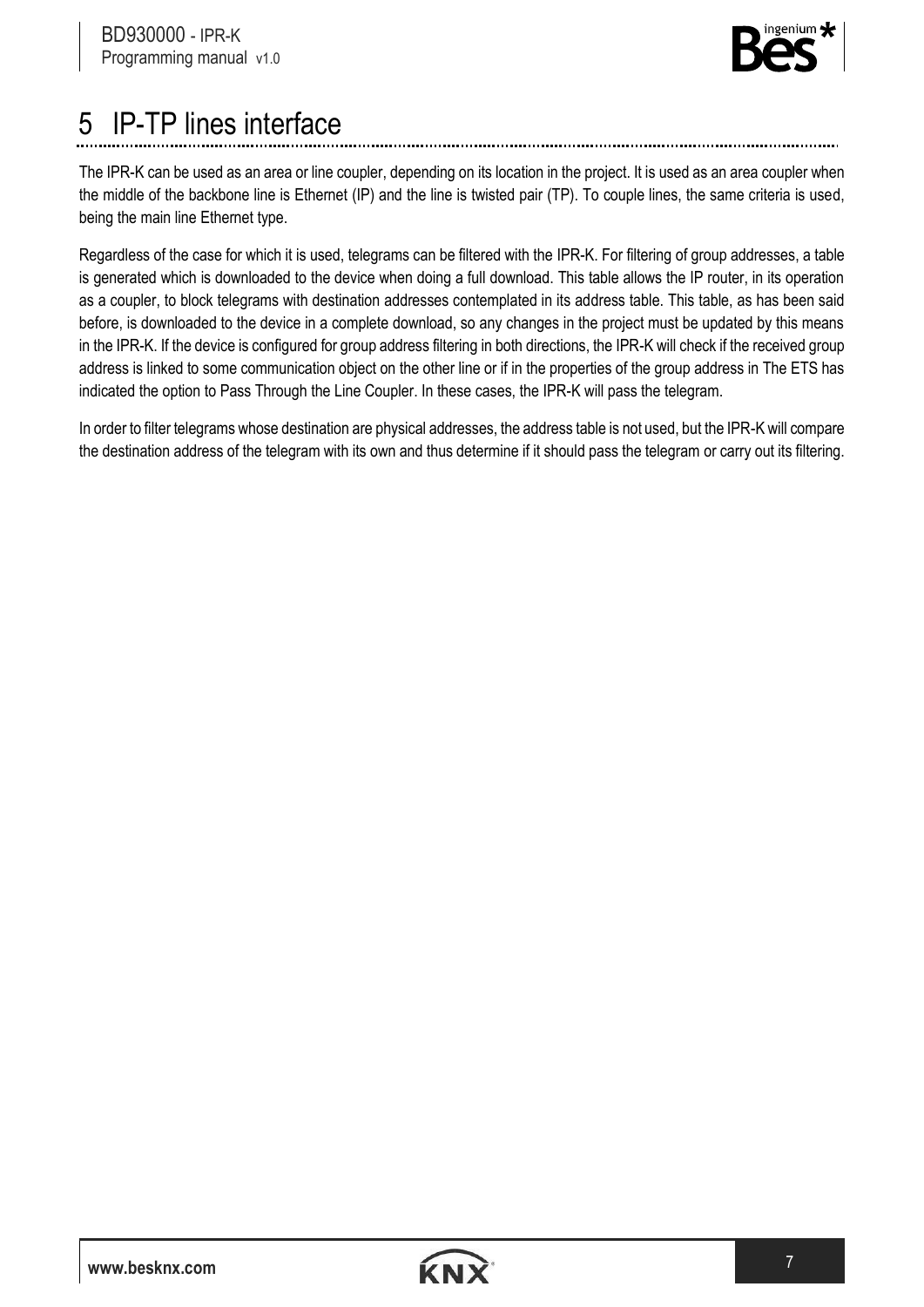

# <span id="page-7-0"></span>6 Line Coupler parameters

Parameterization of the device is done from the ETS. The description of each parameter is shown in this chapter.

#### <span id="page-7-1"></span>6.1.1 General

| <b>Nombre</b> | <b>Manual function</b>                                                                 |
|---------------|----------------------------------------------------------------------------------------|
| Valores       | Disabled / Pass all telegrams / Pass all Physical telegrams / Pass all Group telegrams |
| Descripción   | Configuration setting for telegram routing when the Manual Function is active.         |
| <b>Nombre</b> | <b>Switch-off time for Manual Function</b>                                             |
| Valores       | 10 min / 1 hour / 4 hours / 8 hours                                                    |
| Descripción   | After expiry of this time period the Manual Function is switched off automatically.    |

#### <span id="page-7-2"></span>6.1.2 Main line

For Group Telegrams and Physical Telegrams the setting "transmit all" is intended only for testing purposes. Please do not use for normal operation.

| <b>Name</b> | <b>Telegram routing</b>                                                                                                                                                                                                                                                               |
|-------------|---------------------------------------------------------------------------------------------------------------------------------------------------------------------------------------------------------------------------------------------------------------------------------------|
| Values      | Group: filter, Physical: block / Group and Physical: filter / Group: route, Physical: filter /<br>Group and Physical: route configure                                                                                                                                                 |
| Description | Block: No telegrams are routed.<br>$\overline{\phantom{a}}$<br>Filter: telegrams entered in the filter table are routed.<br>۰<br>Route: all telegrams are routed<br>-<br>Configure: the following parameters must be set manually.<br>۰                                               |
| <b>Name</b> | Group telegrams: Main group 013                                                                                                                                                                                                                                                       |
| Values      | Transmit all (not recommended) / Block / Filter                                                                                                                                                                                                                                       |
| Description | Transmit all: Group telegrams (main group 013) are all routed.<br>÷,<br>Block: Group telegrams (main group 013) are all blocked.<br>Filter: Group telegrams (main group 013) are routed if entered in the filter table                                                                |
| <b>Name</b> | Group telegrams: Main group 1431                                                                                                                                                                                                                                                      |
| Values      | Transmit all (not recommended) / Block / Filter                                                                                                                                                                                                                                       |
| Description | Transmit all: Group telegrams (main group 1431) are all routed.<br>$\overline{\phantom{a}}$<br>Block: Group telegrams (main group 1431) are all blocked.<br>$\qquad \qquad \blacksquare$<br>Filter: Group telegrams (main group 1431) are routed if entered in the filter table<br>÷, |
| <b>Name</b> | <b>Physical telegrams</b>                                                                                                                                                                                                                                                             |
| Values      | Transmit all (not recommended) / Block / Filter                                                                                                                                                                                                                                       |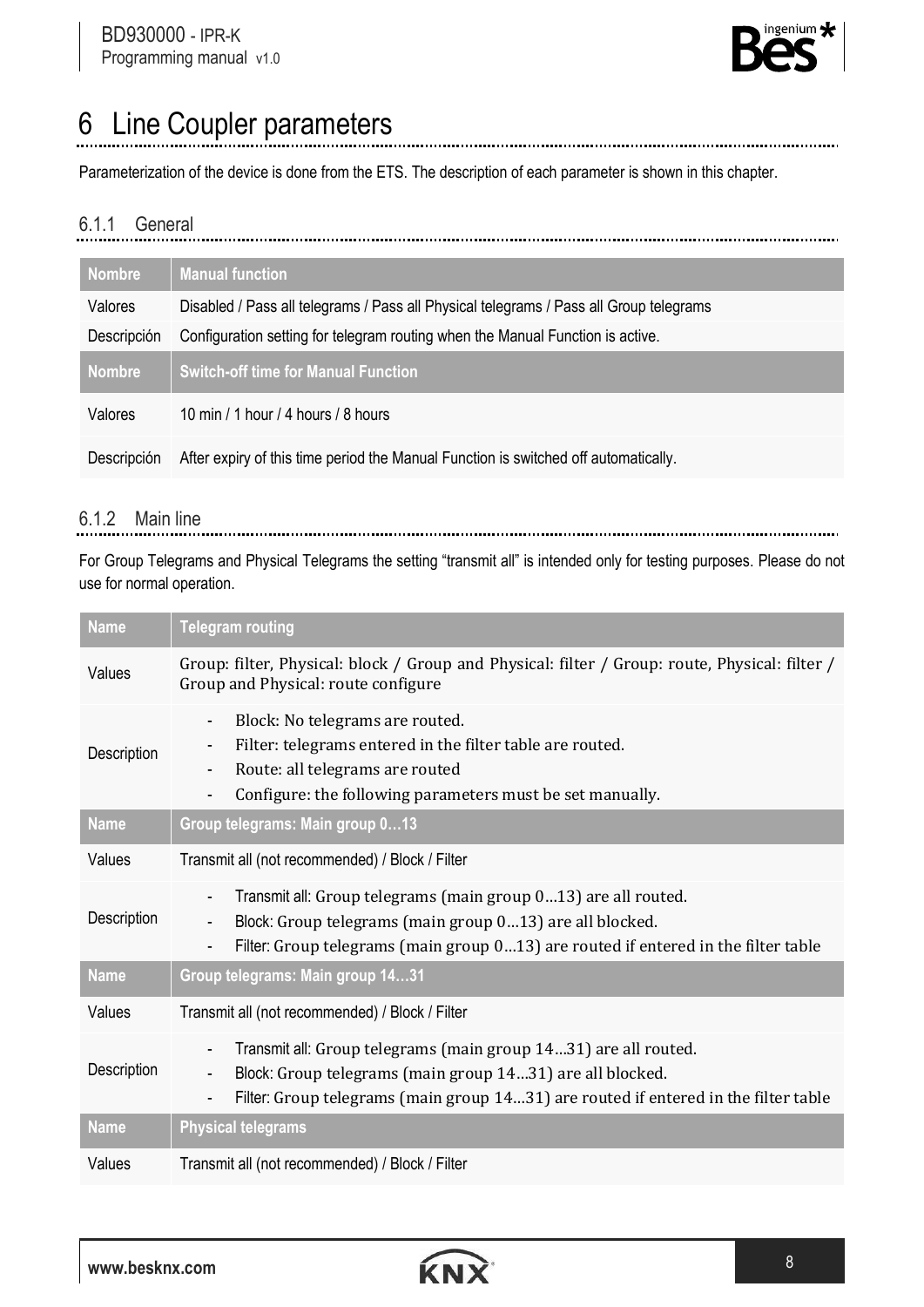

| Description | Transmit all: Physical telegrams are all routed. It is used only for tests, it shouldn't be used<br>$\qquad \qquad \blacksquare$<br>for normal operations.<br>Block: Physical telegrams are all blocked.<br>Filter: Depending on the physical address Physical telegrams are routed<br>$\overline{\phantom{0}}$ |
|-------------|-----------------------------------------------------------------------------------------------------------------------------------------------------------------------------------------------------------------------------------------------------------------------------------------------------------------|
| <b>Name</b> | Physical/Group telegrams: Repetition if errors on main line                                                                                                                                                                                                                                                     |
| Values      | No / Up to 3 repetitions / Only one repetition                                                                                                                                                                                                                                                                  |
| Description | After main line transmission error (e.g. due to missing receiver) Physical telegrams<br>- No: Are not repeated<br>- Up to 3 repetitions: Are repeated max. 3 times<br>- Only one repetition: Are repeated once                                                                                                  |
| <b>Name</b> | Telegram confirmation on main line                                                                                                                                                                                                                                                                              |
| Values      | If routed / always                                                                                                                                                                                                                                                                                              |
| Description | It establishes when the line coupler must confirm the reception of telegrams (by sending ACK or IACK).<br>- If routed: Routed telegrams to the subline are confirmed by an ACK on the main line.<br>- Always: Each telegram on the mainline is confirmed by an ACK.                                             |
| <b>Name</b> | Send confirmation on own telegrams                                                                                                                                                                                                                                                                              |
| Values      | Yes / No                                                                                                                                                                                                                                                                                                        |
|             |                                                                                                                                                                                                                                                                                                                 |

#### <span id="page-8-0"></span>6.1.3 Subline

For Group Telegrams and Physical Telegrams the setting "transmit all" is intended only for testing purposes. Please do not use for normal operation.

| <b>Name</b> | <b>Telegram routing</b>                                                                                                                                                                                                        |
|-------------|--------------------------------------------------------------------------------------------------------------------------------------------------------------------------------------------------------------------------------|
| Values      | Group: filter, Physical: block / Group and Physical: filter / Group: route, Physical: filter / Group and Physical:<br>route configure                                                                                          |
| Description | Block: No telegrams are routed.<br>$\overline{\phantom{a}}$<br>Filter: telegrams entered in the filter table are routed.<br>-<br>Route: all telegrams are routed.<br>Configure: the following parameters must be set manually. |
| <b>Name</b> | Group telegrams: Main group 013                                                                                                                                                                                                |
| Values      | Transmit all (no recomendado) / Block / Filter                                                                                                                                                                                 |
| Description | Transmit all: Group telegrams (main group 013) are all routed.<br>Block: Group telegrams (main group 013) are all blocked.<br>-<br>Filter: Group telegrams (main group 013) are routed if entered in the filter table<br>-     |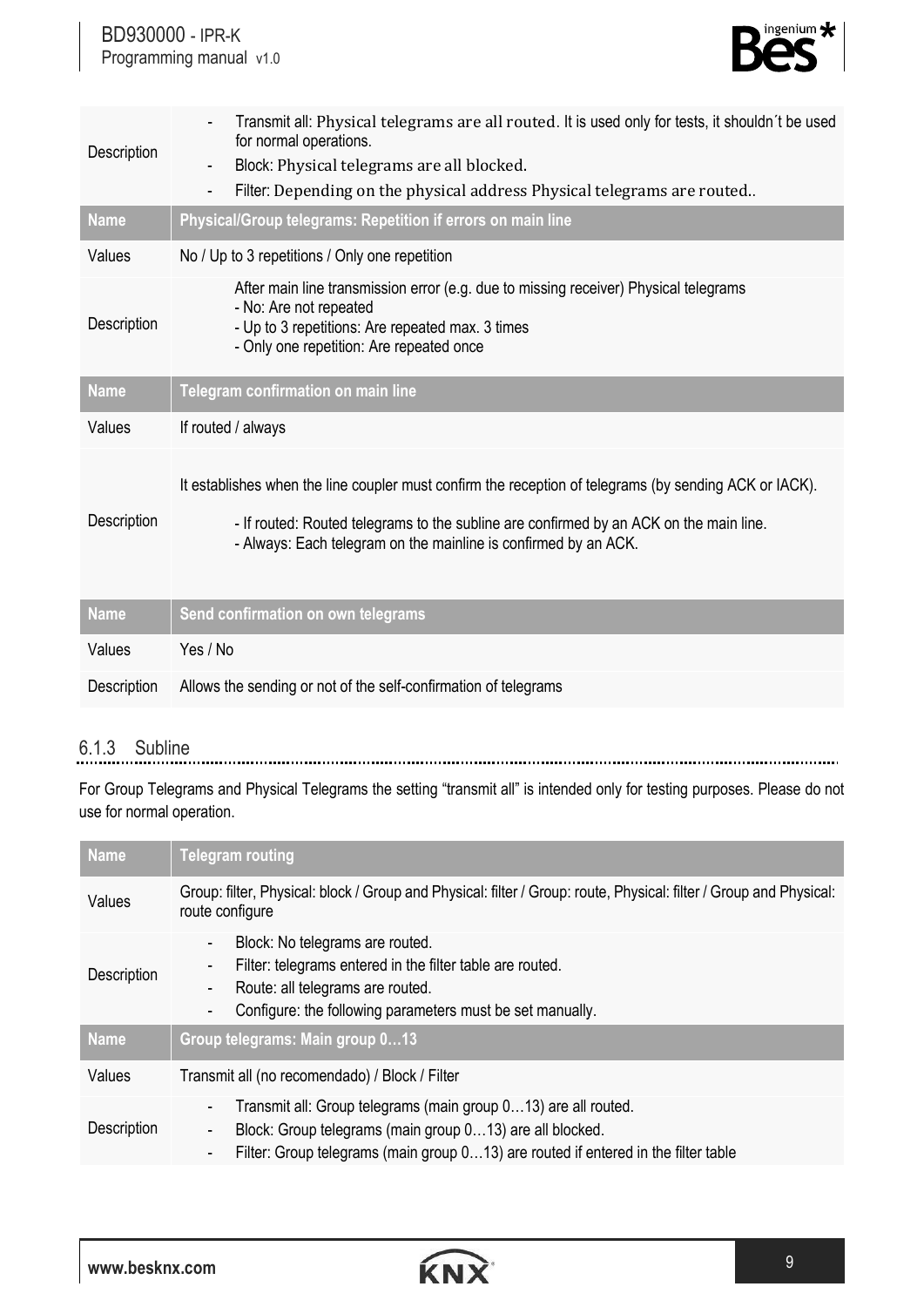### BD930000 - IPR-K

Programming manual v1.0



| <b>Name</b> | Group telegrams: Main group 1431                                                                                                                                                                                                                                  |
|-------------|-------------------------------------------------------------------------------------------------------------------------------------------------------------------------------------------------------------------------------------------------------------------|
| Values      | Transmit all (no recomendado) / Block / Filter                                                                                                                                                                                                                    |
| Description | Transmit all: Group telegrams (main group 1431) are all routed.<br>$\blacksquare$<br>Block: Group telegrams (main group 1431) are all blocked.<br>$\overline{\phantom{0}}$<br>Filter: Group telegrams (main group 1431) are routed if entered in the filter table |
| <b>Name</b> | <b>Physical telegrams</b>                                                                                                                                                                                                                                         |
| Values      | Transmit all (no recomendado) / Block / Filter                                                                                                                                                                                                                    |
| Description | Transmit all: Physical telegrams are all routed.<br>$\blacksquare$<br>Block: Physical telegrams are all blocked.<br>Filter: Depending on the physical address Physical telegrams are routed                                                                       |
| <b>Name</b> | Physical/Group telegrams: Repetition if errors on subline                                                                                                                                                                                                         |
| Values      | No / Up to 3 repetitions / Only one repetition                                                                                                                                                                                                                    |
| Description | After subline transmission error (e.g. due to missing receiver) Physical telegrams:<br>No: Are not repeated<br>Up to 3 repetitions: Are repeated max. 3 times<br>Only one repetition: Are repeated once                                                           |
| <b>Name</b> | <b>Telegram confirmation on subline</b>                                                                                                                                                                                                                           |
| Values      | If routed / always                                                                                                                                                                                                                                                |
|             | It establishes when the line coupler (by sending ACK or IACK) must confirm the telegram reception                                                                                                                                                                 |
| Description | If routed: Routed telegrams to main line are confirmed by an ACK on the subline.<br>$\blacksquare$<br>Always: Each telegram on the subline is confirmed by an ACK.                                                                                                |
| <b>Name</b> | Send confirmation on own telegrams                                                                                                                                                                                                                                |
| Values      | Yes / No                                                                                                                                                                                                                                                          |
| Description | Allows the sending or not of the self-confirmation of telegrams                                                                                                                                                                                                   |
| <b>Name</b> | <b>Configuration from subline</b>                                                                                                                                                                                                                                 |
| Values      | Allow / block                                                                                                                                                                                                                                                     |
| Description | If blocked an ETS download to the MECtp can occur only via main line.                                                                                                                                                                                             |

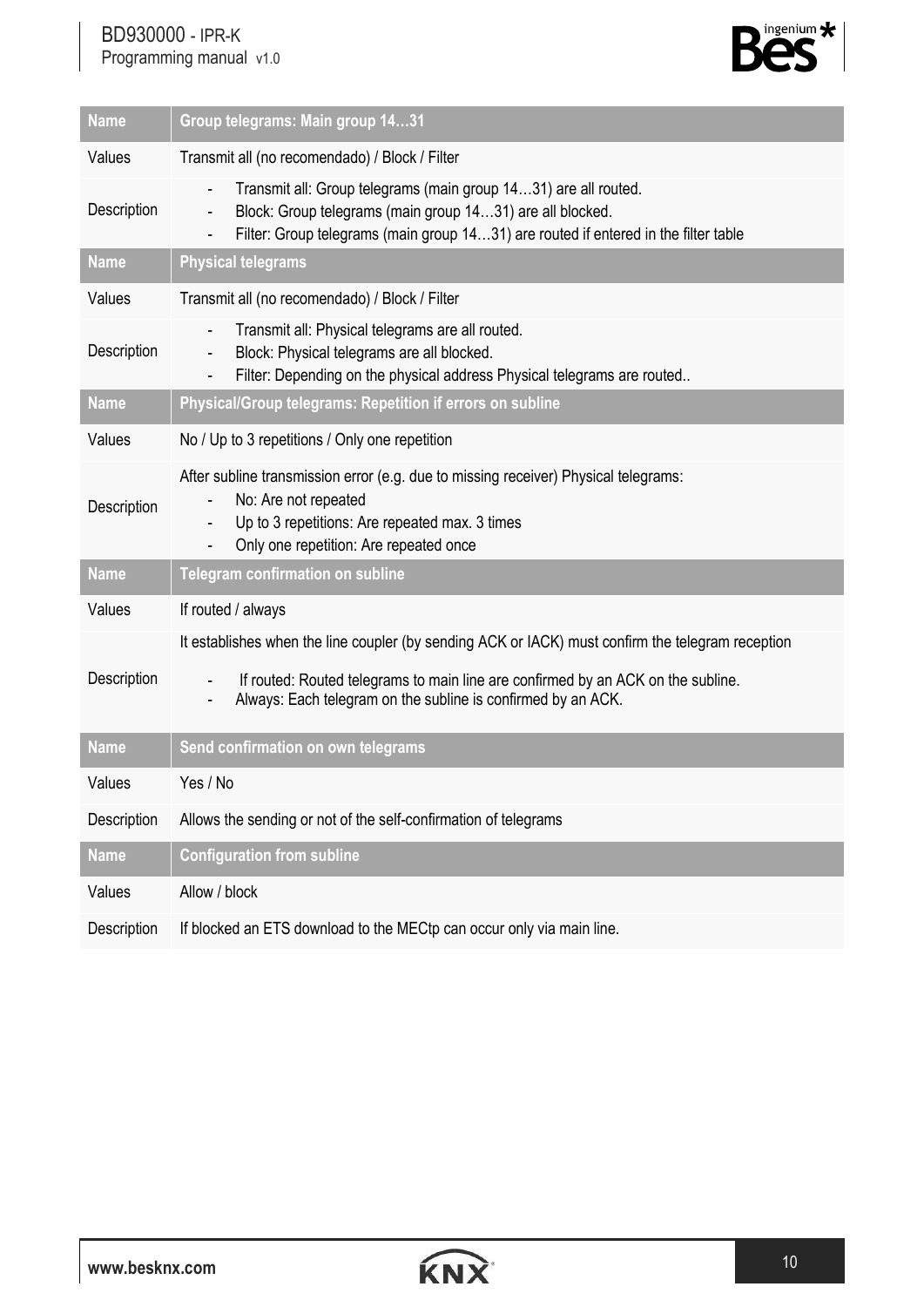

# <span id="page-10-0"></span>7 Repeater mode parameters

Parameterization of the device is done from the ETS. The description of each parameter is shown in this chapter.

#### <span id="page-10-1"></span>7.1.1 General

| <b>Nombre</b> | <b>Manual function</b>                                                                 |
|---------------|----------------------------------------------------------------------------------------|
| Valores       | Disabled / Pass all telegrams / Pass all Physical telegrams / Pass all Group telegrams |
| Descripción   | Configuration setting for telegram routing when the Manual Function is active.         |
| <b>Nombre</b> | <b>Switch-off time for Manual Function</b>                                             |
| Valores       | 10 min / 1 hour / 4 hours / 8 hours                                                    |
| Descripción   | After expiry of this time period the Manual Function is switched off automatically.    |

#### <span id="page-10-2"></span>7.1.2 Main line

For Group Telegrams and Physical Telegrams the setting "transmit all" is intended only for testing purposes. Please do not

use for normal operation.

| <b>Name</b> | <b>Telegram routing</b>                                                                                                                                                                                        |
|-------------|----------------------------------------------------------------------------------------------------------------------------------------------------------------------------------------------------------------|
| Values      | Group and Physical: route / Configure                                                                                                                                                                          |
| Description | Route: all telegrams are routed<br>$\overline{\phantom{a}}$<br>Configure: the following parameters must be set manually.<br>-                                                                                  |
| <b>Name</b> | <b>Physical telegrams</b>                                                                                                                                                                                      |
| Values      | Transmit all (not recommended) / Block                                                                                                                                                                         |
| Description | Transmit all: Physical telegrams are all routed. It is used only for tests, it shouldn't be used<br>for normal operations.<br>Block: Physical telegrams are all blocked.<br>٠                                  |
| <b>Name</b> | Physical/Group telegrams: Repetition if errors on main line                                                                                                                                                    |
| Values      | No / Up to 3 repetitions / Only one repetition                                                                                                                                                                 |
| Description | After main line transmission error (e.g. due to missing receiver) Physical telegrams<br>- No: Are not repeated<br>- Up to 3 repetitions: Are repeated max. 3 times<br>- Only one repetition: Are repeated once |
| <b>Name</b> | Telegram confirmation on main line                                                                                                                                                                             |
| Values      | If routed / always                                                                                                                                                                                             |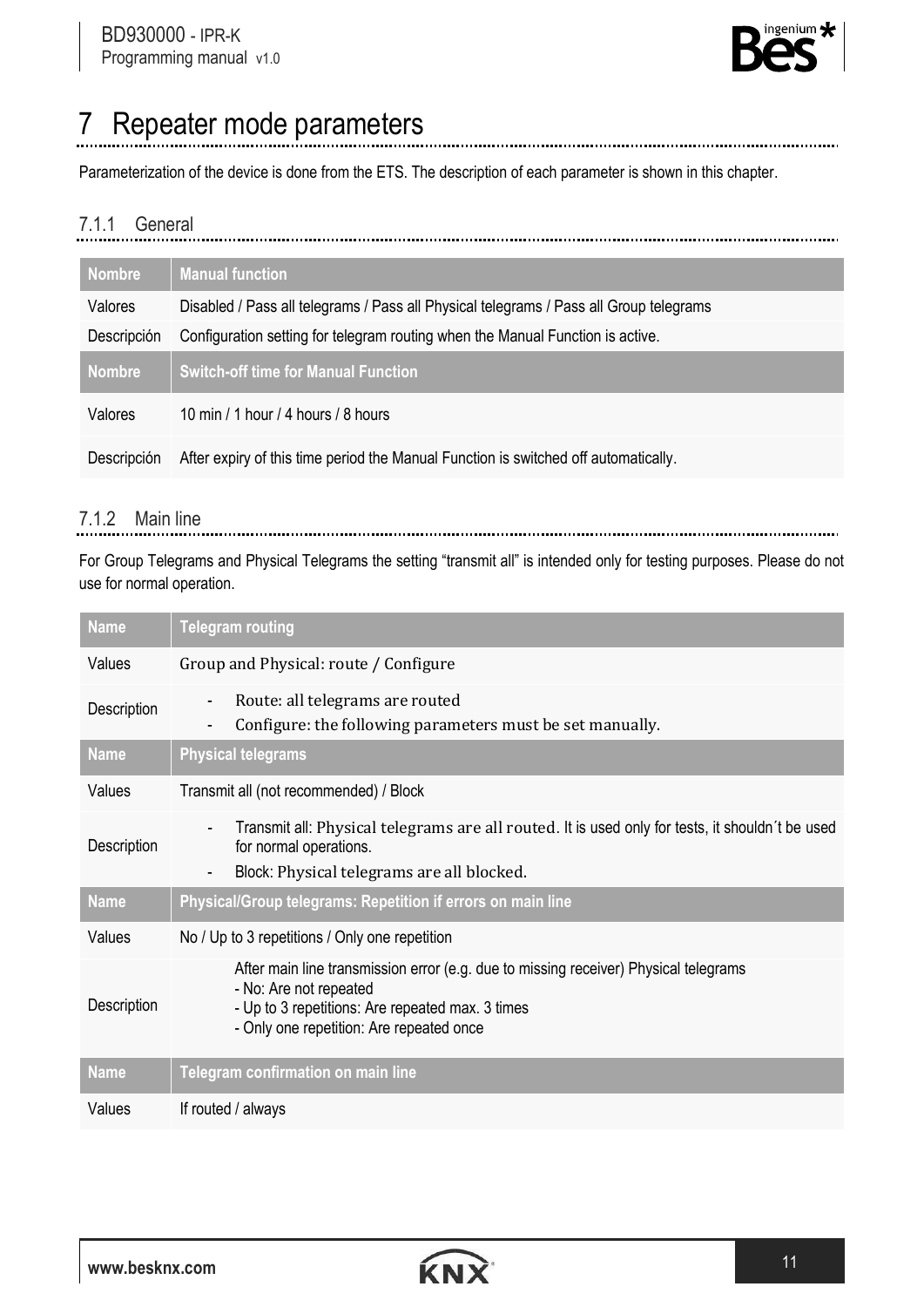

. . . . . . . . . . . . . .

| Description | It establishes when the line coupler must confirm the reception of telegrams (by sending ACK or IACK).<br>- If routed: Routed telegrams to the subline are confirmed by an ACK on the main line.<br>- Always: Each telegram on the mainline is confirmed by an ACK. |
|-------------|---------------------------------------------------------------------------------------------------------------------------------------------------------------------------------------------------------------------------------------------------------------------|
| <b>Name</b> | Send confirmation on own telegrams                                                                                                                                                                                                                                  |
| Values      | Yes / No                                                                                                                                                                                                                                                            |
| Description | Allows the sending or not of the self-confirmation of telegrams                                                                                                                                                                                                     |

#### <span id="page-11-0"></span>7.1.3 Subline

For Group Telegrams and Physical Telegrams the setting "transmit all" is intended only for testing purposes. Please do not

use for normal operation.

| <b>Name</b> | <b>Telegram routing</b>                                                                                                                                                                                                                                                                             |
|-------------|-----------------------------------------------------------------------------------------------------------------------------------------------------------------------------------------------------------------------------------------------------------------------------------------------------|
| Values      | Group and Physical: route / configure                                                                                                                                                                                                                                                               |
| Description | Route: all telegrams are routed.<br>Configure: the following parameters must be set manually.                                                                                                                                                                                                       |
| <b>Name</b> | <b>Physical telegrams</b>                                                                                                                                                                                                                                                                           |
| Values      | Transmit all (no recomendado) / Block / Filter                                                                                                                                                                                                                                                      |
| Description | Transmit all: Physical telegrams are all routed.<br>Block: Physical telegrams are all blocked.                                                                                                                                                                                                      |
| <b>Name</b> | Physical/Group telegrams: Repetition if errors on subline                                                                                                                                                                                                                                           |
| Values      | No / Up to 3 repetitions / Only one repetition                                                                                                                                                                                                                                                      |
| Description | After subline transmission error (e.g. due to missing receiver) Physical telegrams:<br>No: Are not repeated<br>Up to 3 repetitions: Are repeated max. 3 times<br>Only one repetition: Are repeated once                                                                                             |
| <b>Name</b> | <b>Telegram confirmation on subline</b>                                                                                                                                                                                                                                                             |
| Values      | If routed / always                                                                                                                                                                                                                                                                                  |
| Description | It establishes when the line coupler (by sending ACK or IACK) must confirm the telegram reception<br>If routed: Routed telegrams to main line are confirmed by an ACK on the subline.<br>$\blacksquare$<br>Always: Each telegram on the subline is confirmed by an ACK.<br>$\overline{\phantom{a}}$ |
| <b>Name</b> | Send confirmation on own telegrams                                                                                                                                                                                                                                                                  |
| Values      | Yes / No                                                                                                                                                                                                                                                                                            |
| Description | Allows the sending or not of the self-confirmation of telegrams                                                                                                                                                                                                                                     |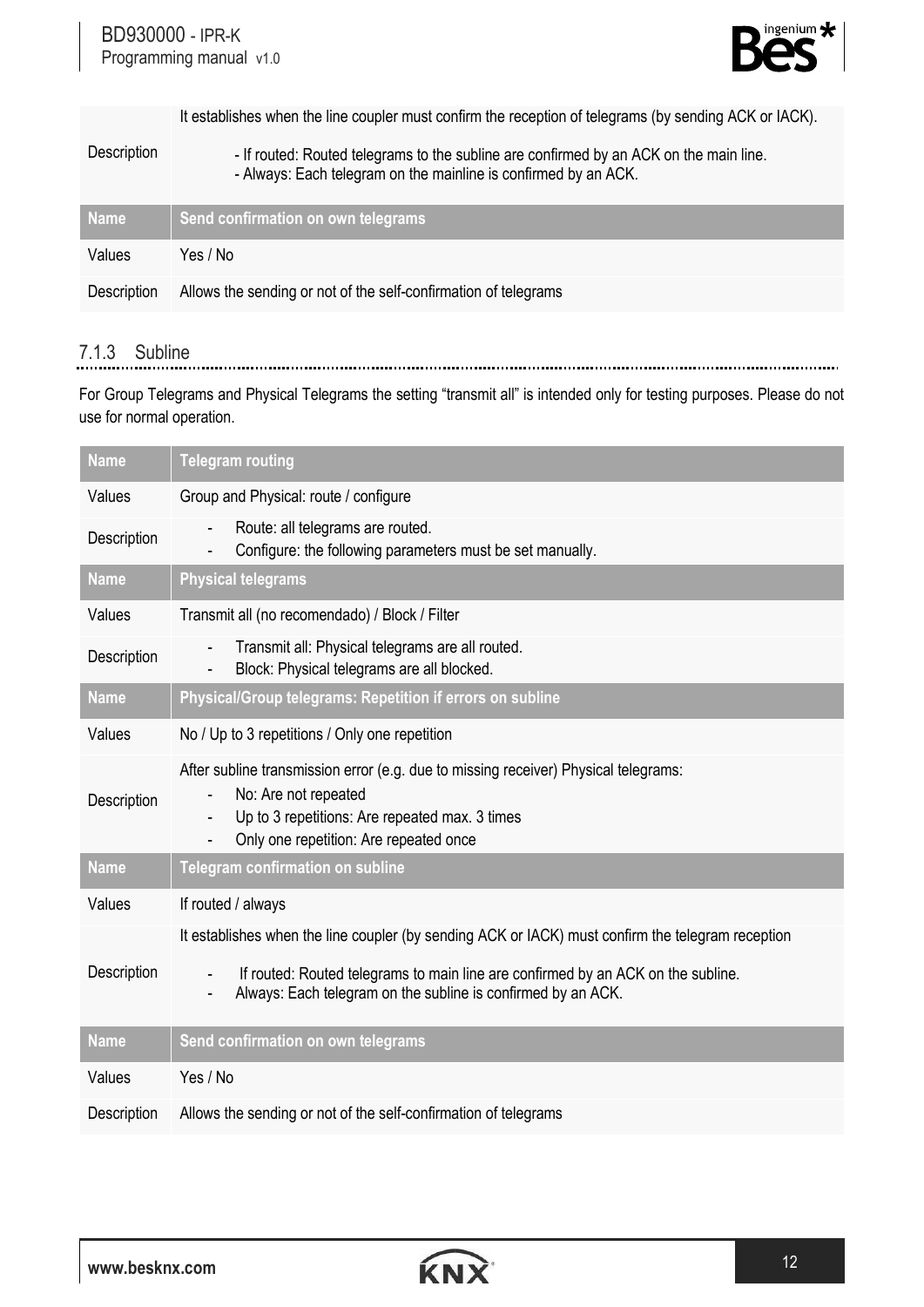

## <span id="page-12-0"></span>8 Manual function

Using the button on the front of the device, you can activate manual mode, as well as restore factory settings or allow firmware updates.

If pressed for three seconds, the IPR-K will go into manual mode, turning the Ethernet LED at least orange or red (depending on whether it was green or paid before). To exit this manual mode, the button must be pressed for another three seconds.

The operation of the manual function is selected by means of parameters in the configuration catalog of the IPR-K device, as shown in the following image:

| 1.1.0 BES KNX-IP Router > General |                                     |                             |  |
|-----------------------------------|-------------------------------------|-----------------------------|--|
| General                           | Host name                           | <b>BES KNX IP Router</b>    |  |
| IP configuration                  | Slow tunneling connections support  | yes Ono                     |  |
| KNX multicast address             | <b>Manual Function</b>              | pass all telegrams          |  |
|                                   | Switch-off time for Manual Function | disabled                    |  |
| Main line (IP)                    |                                     | pass all telegrams          |  |
|                                   |                                     | pass all Physical telegrams |  |
| Subline (KNX TP)                  |                                     | pass all Group telegrams    |  |
|                                   |                                     |                             |  |
|                                   |                                     |                             |  |
|                                   |                                     |                             |  |
|                                   |                                     |                             |  |
|                                   |                                     |                             |  |

A timer after which the manual function will be automatically deactivated can be also selected.

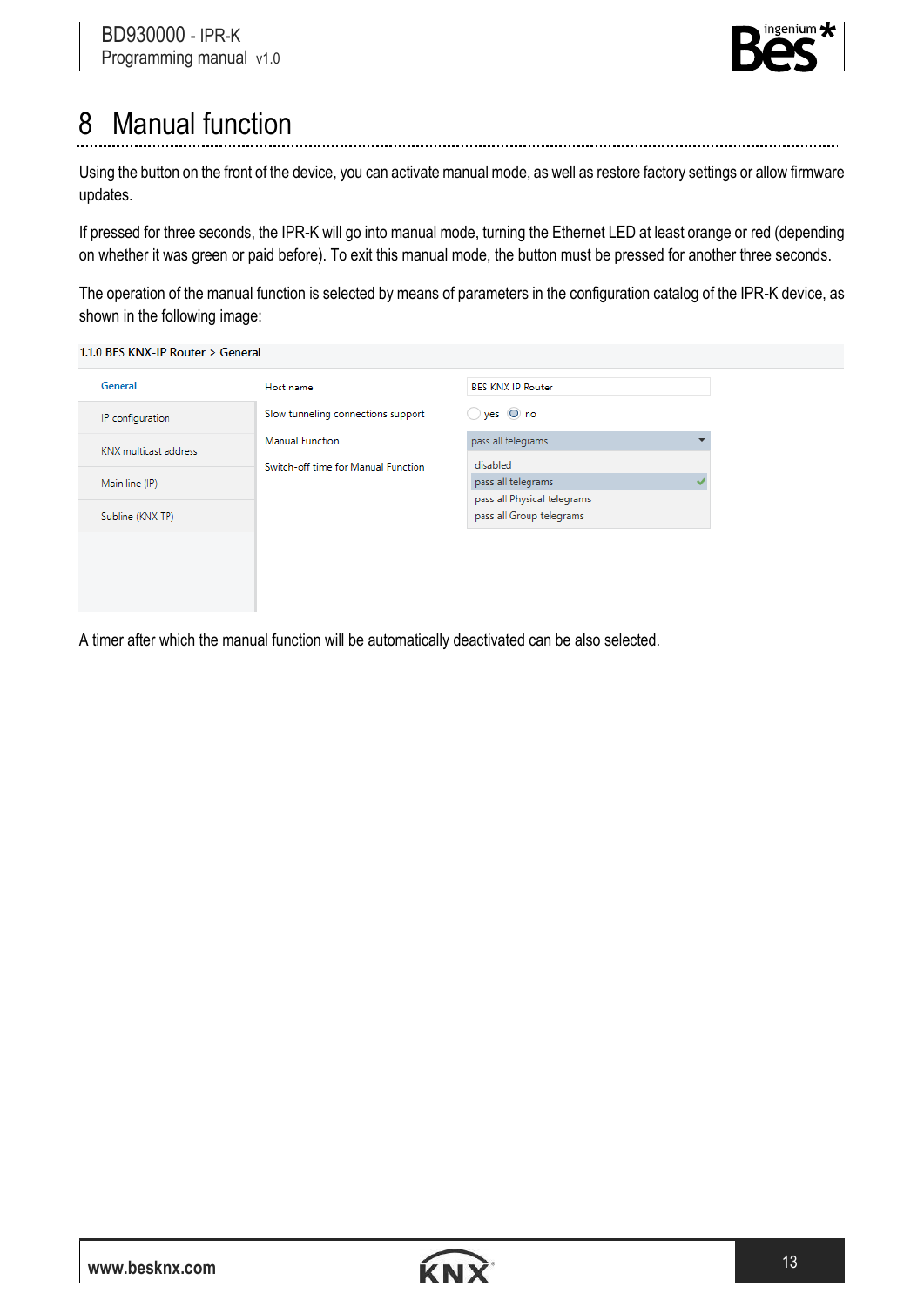

#### <span id="page-13-0"></span>9 Device reset

If a restore to the factory settings is desired, press the button on the front of the device (the same that allows manual mode activation) for 15 seconds. The LEDs will light orange or red and the physical address filtering led will change to yellow or orange. After this, the button must be pressed again for another 3 seconds.

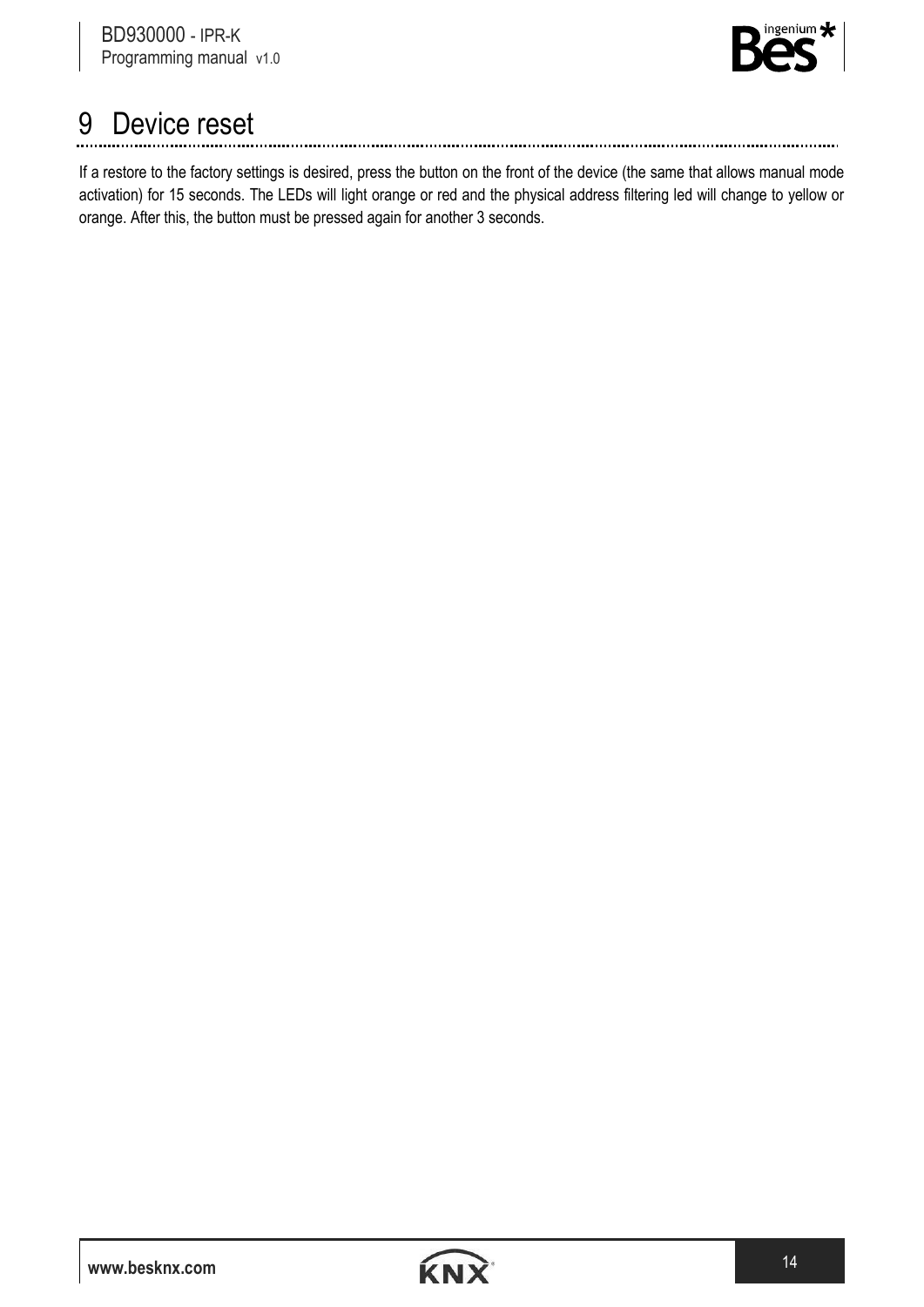

# <span id="page-14-0"></span>10 Web application

To access the device's web application, the IP of the device must be known and, in the browser, access through port 8080. To know the IP address, if the IPR-K is on the same network, you can find in the ETS.

In the web application, information about the device can be found as well as the TP bus line, change tunneling addresses or find a graph of the KNX bus load.

The device uses a different address when it is used to program devices, which is called tunneling. Since IPR-K allows up to four simultaneous connections, up to four different physical addresses can be established. The first of these addresses is assigned in the Interfaces tab of the ETS while the rest are assigned consecutively to it.

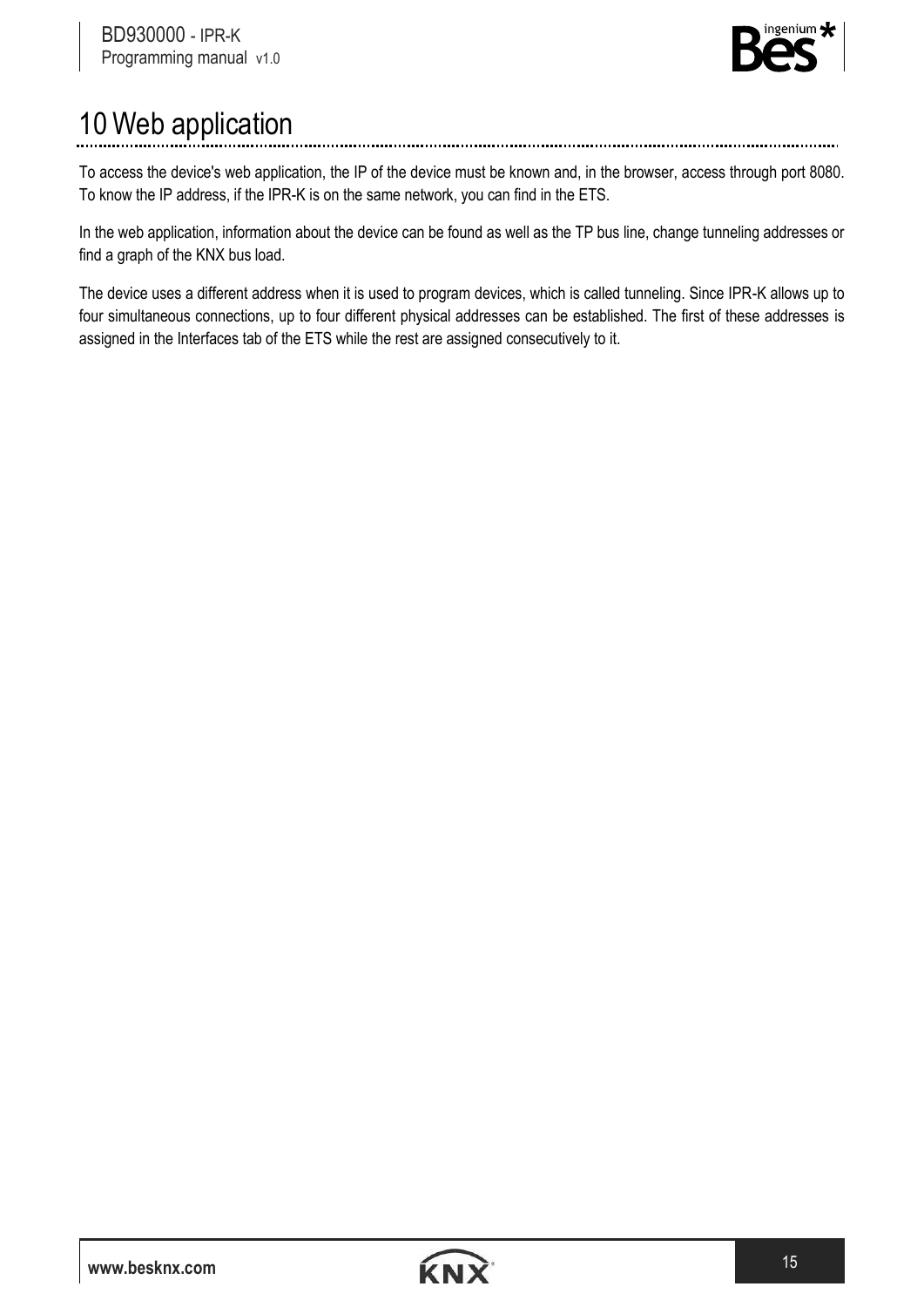

#### <span id="page-15-0"></span>11 Installation



Feed low voltage lines (BUS and inputs) in ducts separate from the main power supply (230V) and outputs to ensure there is enough insulation and to avoid interference. Do not connect mains voltage (230V) or any other external voltage at any point on the bus or inputs.